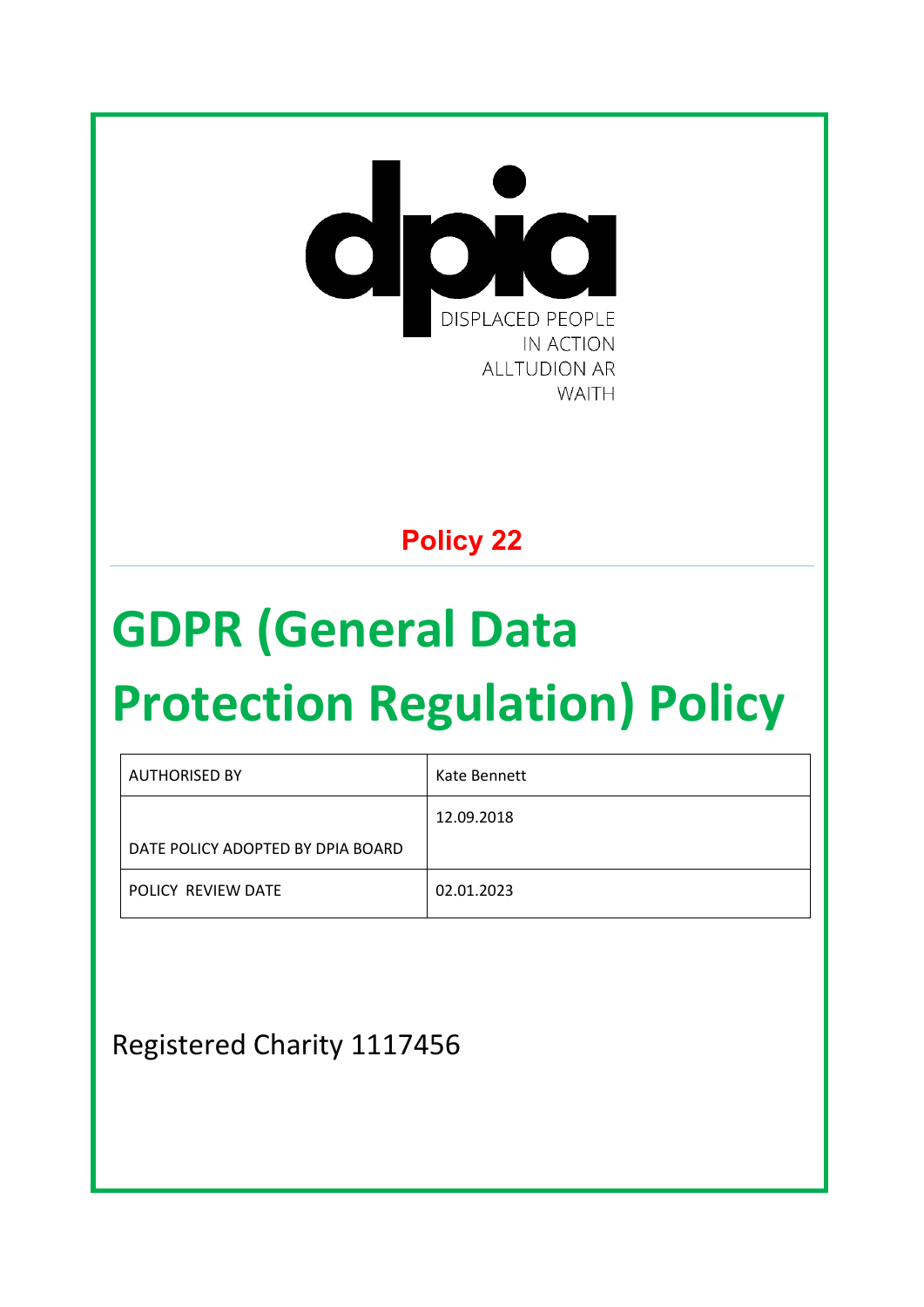## **Policy Statement**

Displaced People in Action is committed to protecting the rights and freedoms of data subjects and safely and securely processing their data in accordance with all of our legal obligations.

We hold personal data about our employees, service users, suppliers and other individuals for a variety of business and purposes.

This policy sets out how we seek to protect personal data and ensure that our staff understand the rules governing their use of the personal data to which they have access in the course of their work. In particular, this policy requires staff to ensure that their line manager/s be consulted before any significant new data processing activity is initiated to ensure that relevant compliance steps are addressed.

## **Definitions**

| <b>Business</b><br>purposes | The purposes for which personal data may be used by us:                                                                                                                                                                                                                                                                                                                                                                                                                                                                                                                                                                                                                                                                                                                                           |
|-----------------------------|---------------------------------------------------------------------------------------------------------------------------------------------------------------------------------------------------------------------------------------------------------------------------------------------------------------------------------------------------------------------------------------------------------------------------------------------------------------------------------------------------------------------------------------------------------------------------------------------------------------------------------------------------------------------------------------------------------------------------------------------------------------------------------------------------|
|                             | Personnel, administrative, financial, regulatory, payroll and<br>business development purposes.                                                                                                                                                                                                                                                                                                                                                                                                                                                                                                                                                                                                                                                                                                   |
|                             | Business purposes include the following:<br>Compliance with our legal, regulatory and corporate<br>governance obligations and good practice<br>Gathering information as part of investigations by<br>regulatory bodies or in connection with legal<br>proceedings or requests<br>Ensuring business policies are adhered to (such as<br>policies covering email and internet use)<br>Operational reasons, such as recording<br>transactions, training and quality control<br>Investigating complaints<br>Checking references, ensuring safe working<br>practices, monitoring and managing staff access to<br>systems and facilities and staff absences,<br>administration and assessments<br>Monitoring staff conduct, disciplinary matters<br>Marketing our business<br><b>Improving services</b> |

| <b>Personal data</b> | 'Personal data' means any information relating to an identified   |  |
|----------------------|-------------------------------------------------------------------|--|
|                      | or identifiable natural person ('data subject'); an identifiable  |  |
|                      | natural person is one who can be identified, directly or          |  |
|                      | indirectly, in particular by reference to an identifier such as a |  |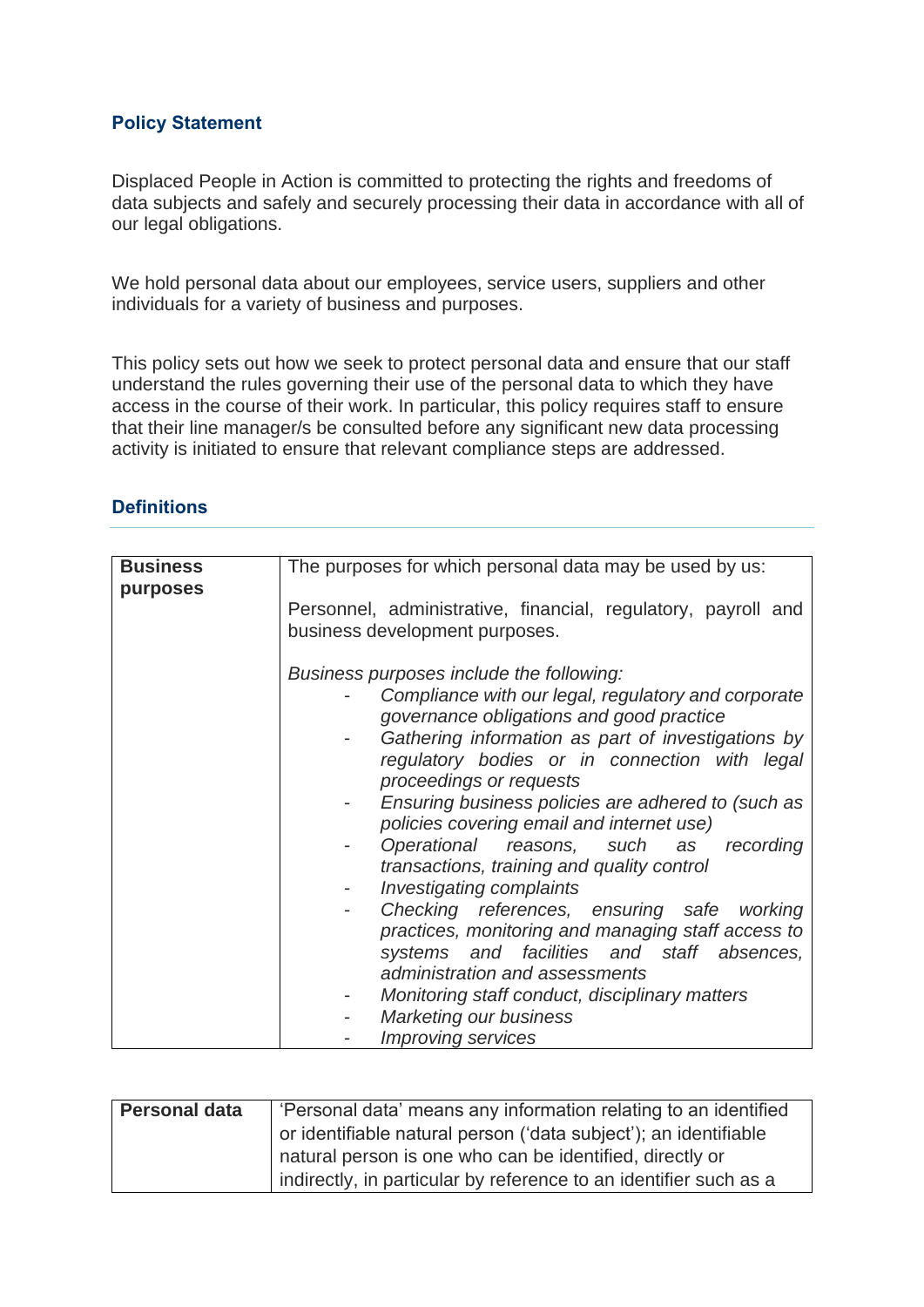|                                                          | name, an identification number, location data, an online<br>identifier or to one or more factors specific to the physical,<br>physiological, genetic, mental, economic, cultural or social<br>identity of that natural person.<br>Personal data we gather may include: individuals' phone<br>number, email address, educational background, financial and<br>pay details, details of certificates and diplomas, education and<br>skills, marital status, nationality, job title, and CV. |
|----------------------------------------------------------|------------------------------------------------------------------------------------------------------------------------------------------------------------------------------------------------------------------------------------------------------------------------------------------------------------------------------------------------------------------------------------------------------------------------------------------------------------------------------------------|
| <b>Special</b><br>categories<br>of<br>personal data      | Special categories of data include information about an<br>individual's racial or ethnic origin, political opinions, religious or<br>similar beliefs, trade union membership (or non-membership),<br>physical or mental health or condition, criminal offences, or<br>related proceedings, and genetic and biometric information -<br>any use of special categories of personal data should be strictly<br>controlled in accordance with this policy.                                    |
| <b>Senior</b><br><b>Information</b><br><b>Risk Owner</b> | A board member who is responsible for setting organisational<br>Data Protection Polices and investigation data breach                                                                                                                                                                                                                                                                                                                                                                    |
| Data processor                                           | 'Processor' means a natural or legal person, public authority,<br>agency or other body which processes personal data on behalf<br>of the controller.                                                                                                                                                                                                                                                                                                                                     |
| <b>Processing</b>                                        | 'Processing' means any operation or set of operations which is<br>performed on personal data or on sets of personal data,<br>whether or not by automated means, such as collection,<br>recording, organisation, structuring, storage, adaptation or<br>alteration, retrieval, consultation, use, disclosure by<br>transmission, dissemination or otherwise making available.<br>alignment or combination, restriction, erasure or destruction.                                           |
| <b>Supervisory</b><br>authority                          | This is the national body responsible for data protection. The<br>supervisory authority for our organisation is the Information<br><b>Commissioners Office.</b>                                                                                                                                                                                                                                                                                                                          |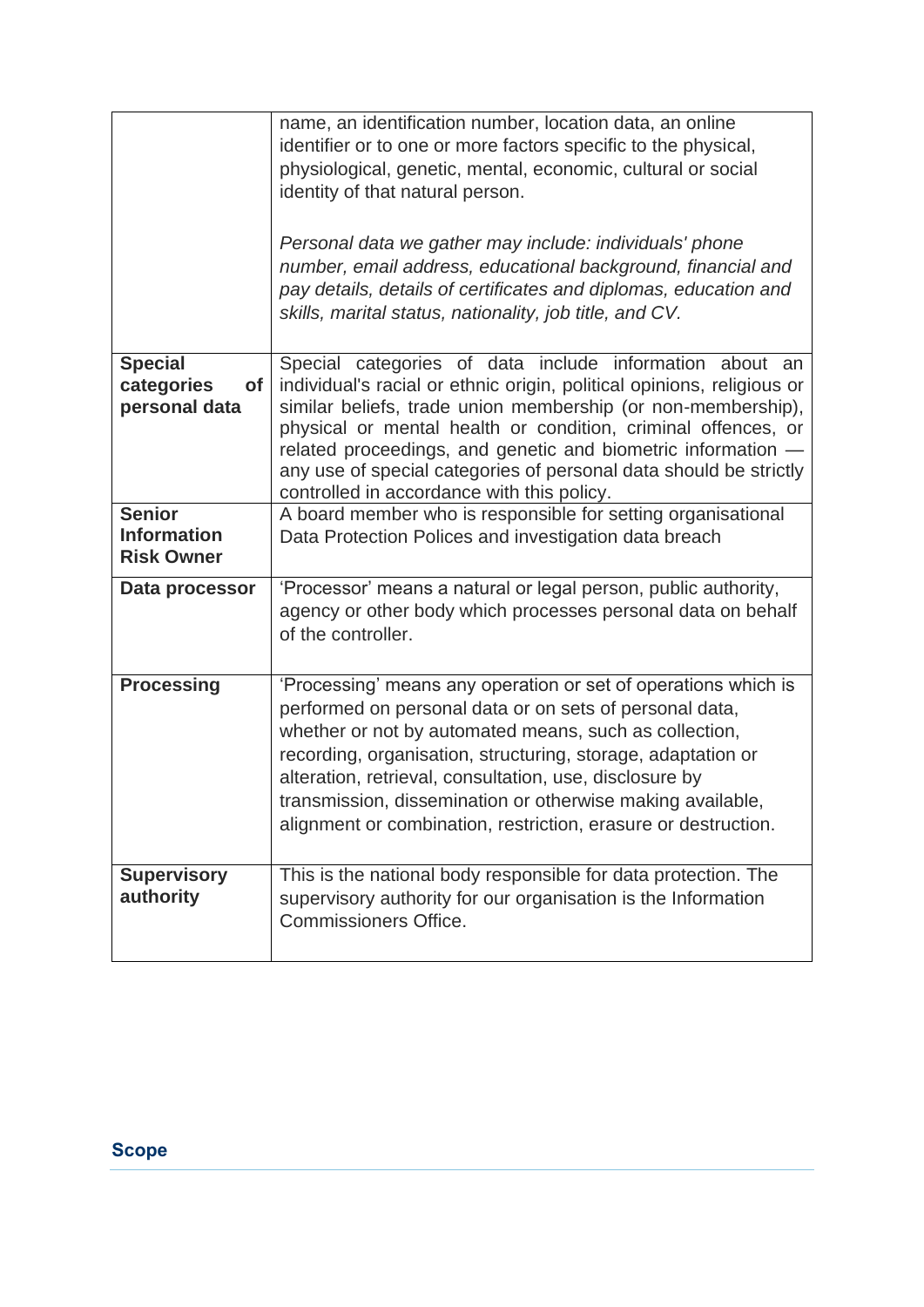This policy applies to all staff, who must be familiar with this policy and comply with its terms.

This policy supplements our other policies relating to internet and email use. We may supplement or amend this policy by additional policies and guidelines from time to time. Any new or modified policy will be circulated to staff before being adopted.

Who is responsible for this policy?

As our Senior Information Risk Owner (SIRO), Peredur Griffiths, has overall responsibility for the day-to-day implementation of this policy. You should contact the SIRO for further information about this policy if necessary.

The SIRO contact details:

Leona Walsh

DPIA Third Floor, Hastings House,

Fitzalan Place, Cardiff, CF24 0BL

## **The principles**

DPIA shall comply with the principles of data protection (the Principles) enumerated in the EU General Data Protection Regulation. We will make every effort possible in everything we do to comply with these principles. The Principles are:

## **1. Lawful, fair and transparent**

Data collection must be fair, for a legal purpose and we must be open and transparent as to how the data will be used.

## **2. Limited for its purpose**

Data can only be collected for a specific purpose.

## **3. Data minimisation**

Any data collected must be necessary and not excessive for its purpose.

## **4. Accurate**

The data we hold must be accurate and kept up to date.

## **5. Retention**

We cannot store data longer than necessary.

## **6. Integrity and confidentiality**

The data we hold must be kept safe and secure.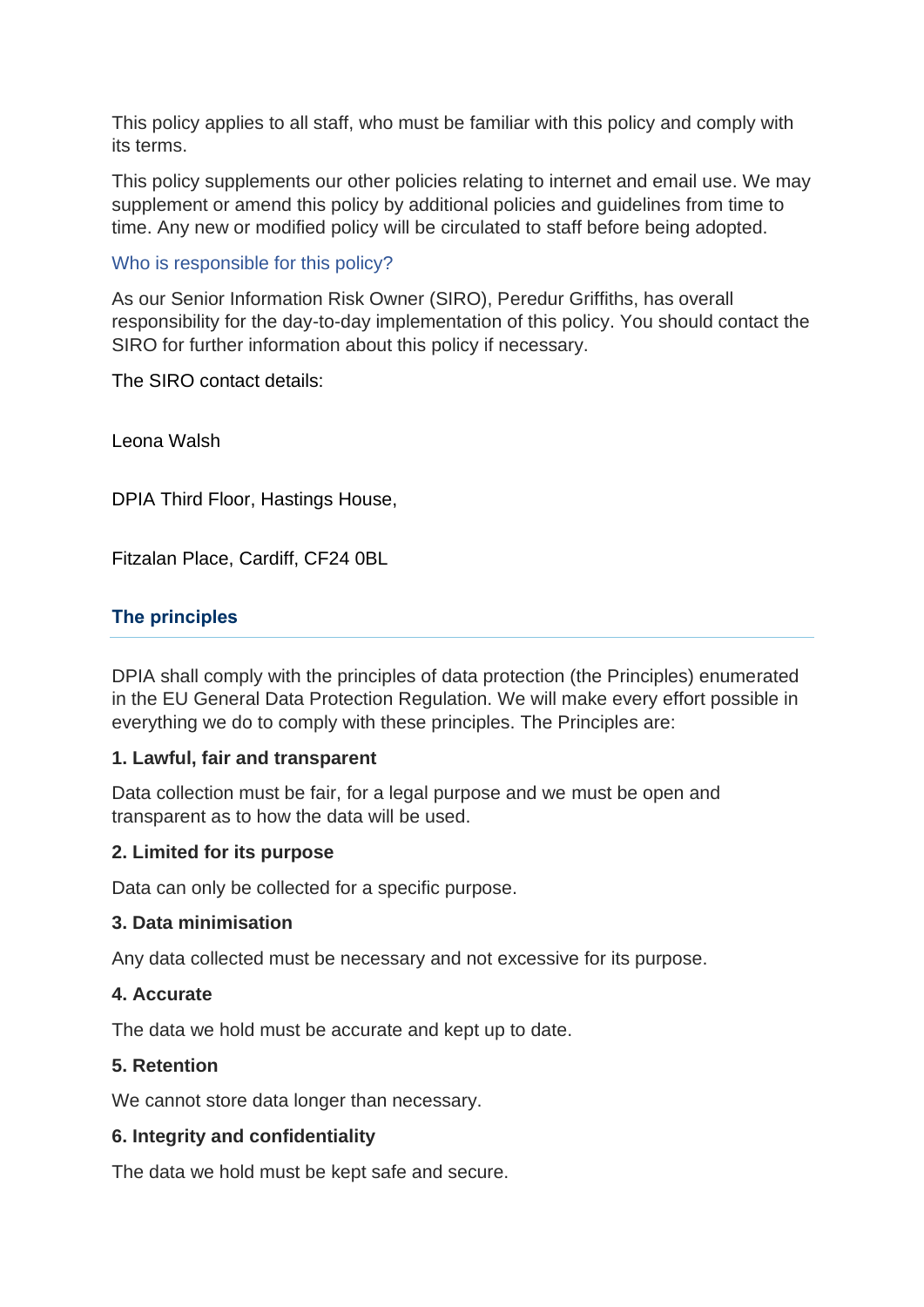## Accountability and transparency

We must ensure accountability and transparency in all our use of personal data. We must show how we comply with each Principle. You are responsible for keeping a written record of how all the data processing activities you are responsible for comply with each of the Principles. This must be kept up to date and must be approved by the SIRO.

To comply with data protection laws and the accountability and transparency Principle of GDPR, we must demonstrate compliance. You are responsible for understanding your particular responsibilities to ensure we meet the following data protection obligations:

- Fully implement all appropriate technical and organisational measures
- Maintain up to date and relevant documentation on all processing activities
- Conducting Data Protection Impact Assessments
- Implement measures to ensure privacy by design and default, including:
	- o Data minimisation
	- o Pseudonymisation
	- o Transparency
	- o Allowing individuals to monitor processing
	- o Creating and improving security and enhanced privacy procedures on an ongoing basis

## **Our procedures**

## Fair and lawful processing

We must process personal data fairly and lawfully in accordance with individuals' rights under the first Principle. This generally means that we should not process personal data unless the individual whose details we are processing has consented to this happening.

If we cannot apply a lawful basis (explained below), our processing does not conform to the first principle and will be unlawful. Data subjects have the right to have any data unlawfully processed erased

## Controlling vs. processing data

DPIA is classified as a data controller and data processor. We must maintain our appropriate registration with the Information Commissioners Office in order to continue lawfully controlling and processing data.

As a data processor, we must comply with our contractual obligations and act only on the documented instructions of the SIRO. As a data processor, we must: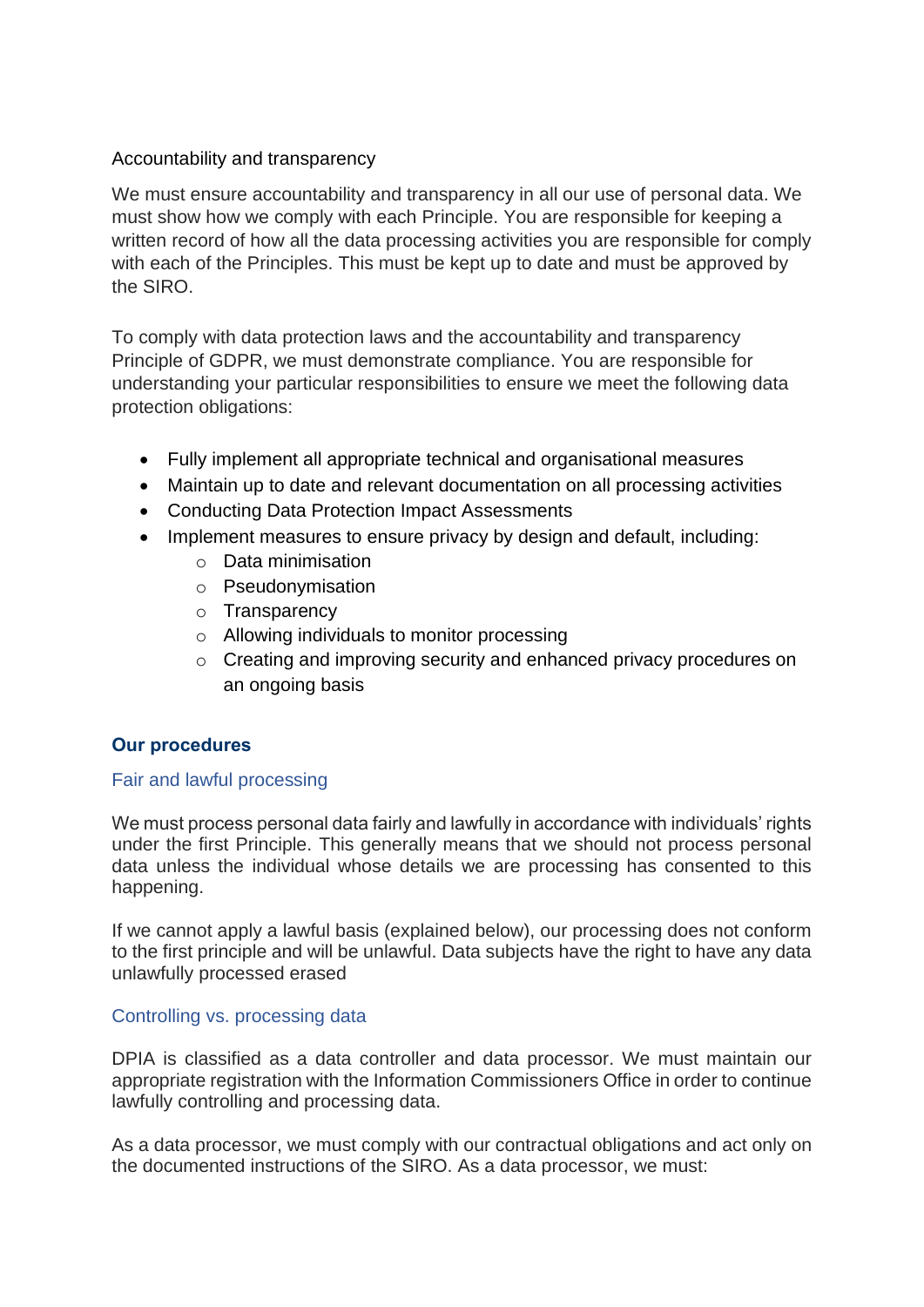- Not use a sub-processor without written authorisation of the SIRO
- Co-operate fully with the ICO or other supervisory authority
- Ensure the security of the processing
- Keep accurate records of processing activities if:
	- o are not occasional; or
	- $\circ$  could result in a risk to the rights and freedoms of individuals; or
	- o involve the processing of special categories of data or criminal conviction and offence data.
- Notify the SIRO of any personal data breaches

If you are in any doubt about how we handle data, contact the SIRO for clarification.

## Lawful basis for processing data

We must establish a lawful basis for processing data. Ensure that any data you are responsible for managing has a written lawful basis approved by the the SIRO. It is your responsibility to check the lawful basis for any data you are working with and ensure all of your actions comply the lawful basis. At least one of the following conditions must apply whenever we process personal data:

## **1. Consent**

We hold recent, clear, explicit, and defined consent for the individual's data to be processed for a specific purpose.

## **2. Contract**

The processing is necessary to fulfil or prepare a contract for the individual.

## **3. Legal obligation**

We have a legal obligation to process the data (excluding a contract).

#### **4. Vital interests**

Processing the data is necessary to protect a person's life or in a medical situation.

## **5. Public function**

Processing necessary to carry out a public function, a task of public interest or the function has a clear basis in law.

## **6. Legitimate interest**

The processing is necessary for our legitimate interests. This condition does not apply if there is a good reason to protect the individual's personal data which overrides the legitimate interest.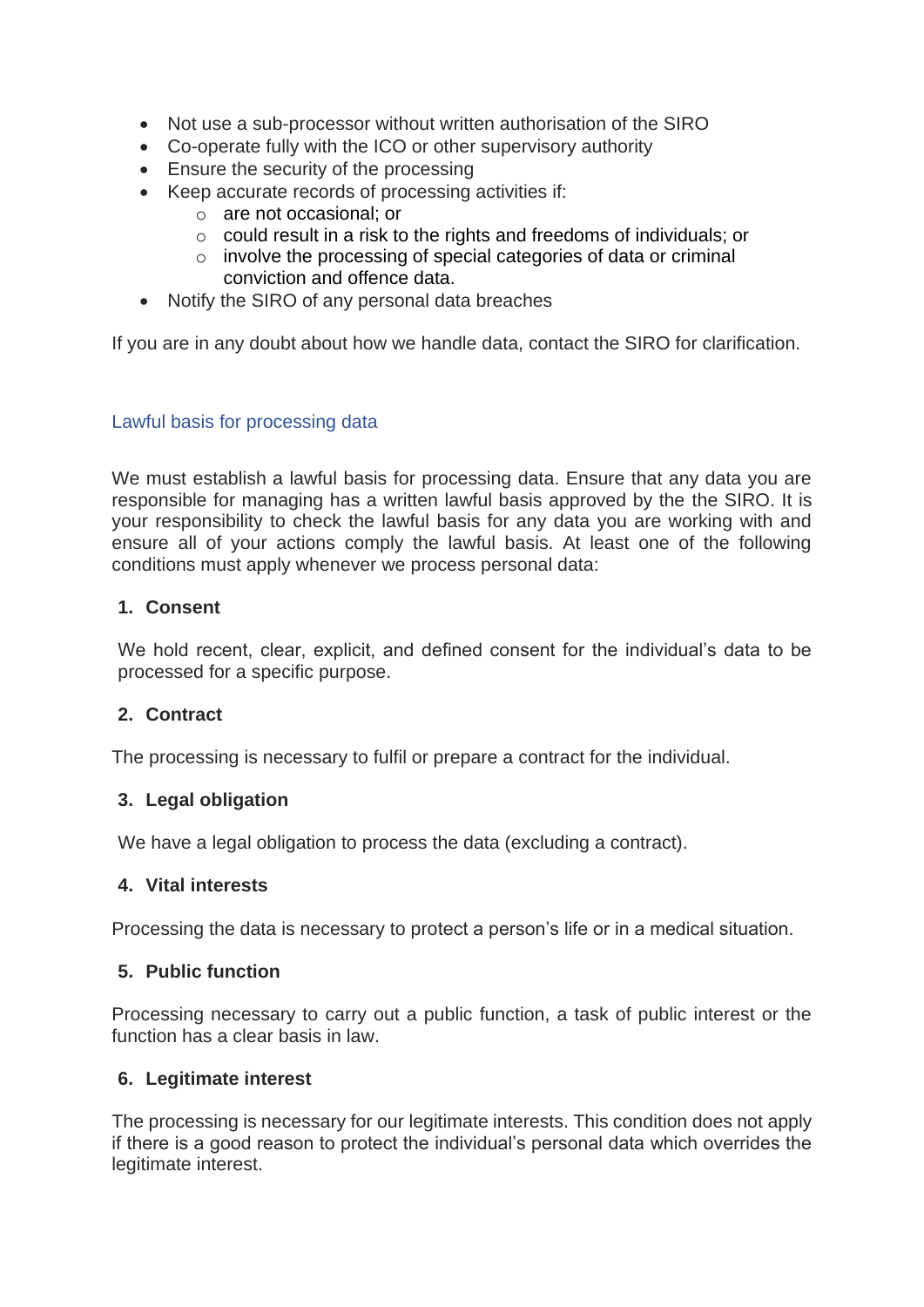## Deciding which condition to rely on

If you are making an assessment of the lawful basis, you must first establish that the processing is necessary. This means the processing must be a targeted, appropriate way of achieving the stated purpose. You cannot rely on a lawful basis if you can reasonable achieve the same purpose by some other means.

Remember that more than one basis may apply, and you should rely on what will best fit the purpose, not what is easiest.

Consider the following factors and document your answers:

- What is the purpose for processing the data?
- Can it reasonably be done in a different way?
- Is there a choice as to whether or not to process the data?
- Who does the processing benefit?
- After selecting the lawful basis, is this the same as the lawful basis the data subject would expect?
- What is the impact of the processing on the individual?
- Are you in a position of power over them?
- Are they a vulnerable person?
- Would they be likely to object to the processing?
- Are you able to stop the processing at any time on request, and have you factored in how to do this?

Our commitment to the first Principle requires us to document this process and show that we have considered which lawful basis best applies to each processing purpose, and fully justify these decisions.

We must also ensure that individuals whose data is being processed by us are informed of the lawful basis for processing their data, as well as the intended purpose. This should occur via a privacy notice. This applies whether we have collected the data directly from the individual, or from another source.

If you are responsible for making an assessment of the lawful basis and implementing the privacy notice for the processing activity, you must have this approved by the SIRO or your line manager if the SIRO is unavailable and the processing required to be completed urgently.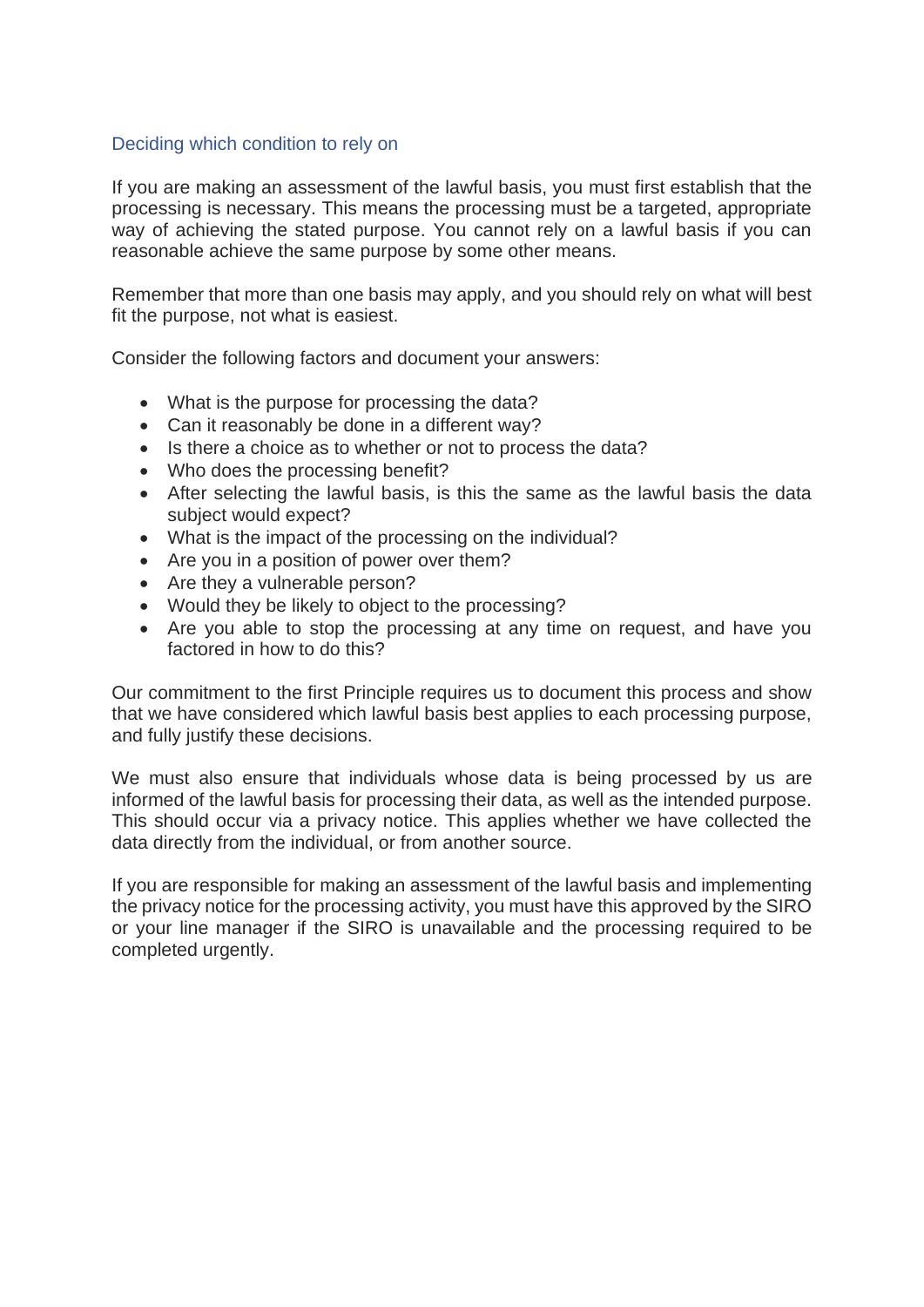## What are special categories of personal data?

Previously known as sensitive personal data, this means data about an individual which is more sensitive, so requires more protection. This type of data could create more significant risks to a person's fundamental rights and freedoms, for example by putting them at risk of unlawful discrimination. The special categories include information about an individual's:

- race
- ethnic origin
- politics
- religion
- trade union membership
- denetics
- biometrics (where used for ID purposes)
- health
- sexual orientation

In most cases where we process special categories of personal data we will require the data subject's *explicit* consent to do this unless exceptional circumstances apply or we are required to do this by law (e.g. to comply with legal obligations to ensure health and safety at work). Any such consent will need to clearly identify what the relevant data is, why it is being processed and to whom it will be disclosed.

The condition for processing special categories of personal data must comply with the law. If we do not have a lawful basis for processing special categories of data that processing activity must cease.

## **Responsibilities**

## DPIA's responsibilities

- Analysing and documenting the type of personal data we hold
- Checking procedures to ensure they cover all the rights of the individual
- Identify the lawful basis for processing data
- Ensuring consent procedures are lawful
- Implementing and reviewing procedures to detect, report and investigate personal data breaches
- Store data in safe and secure ways
- Assess the risk that could be posed to individual rights and freedoms should data be compromised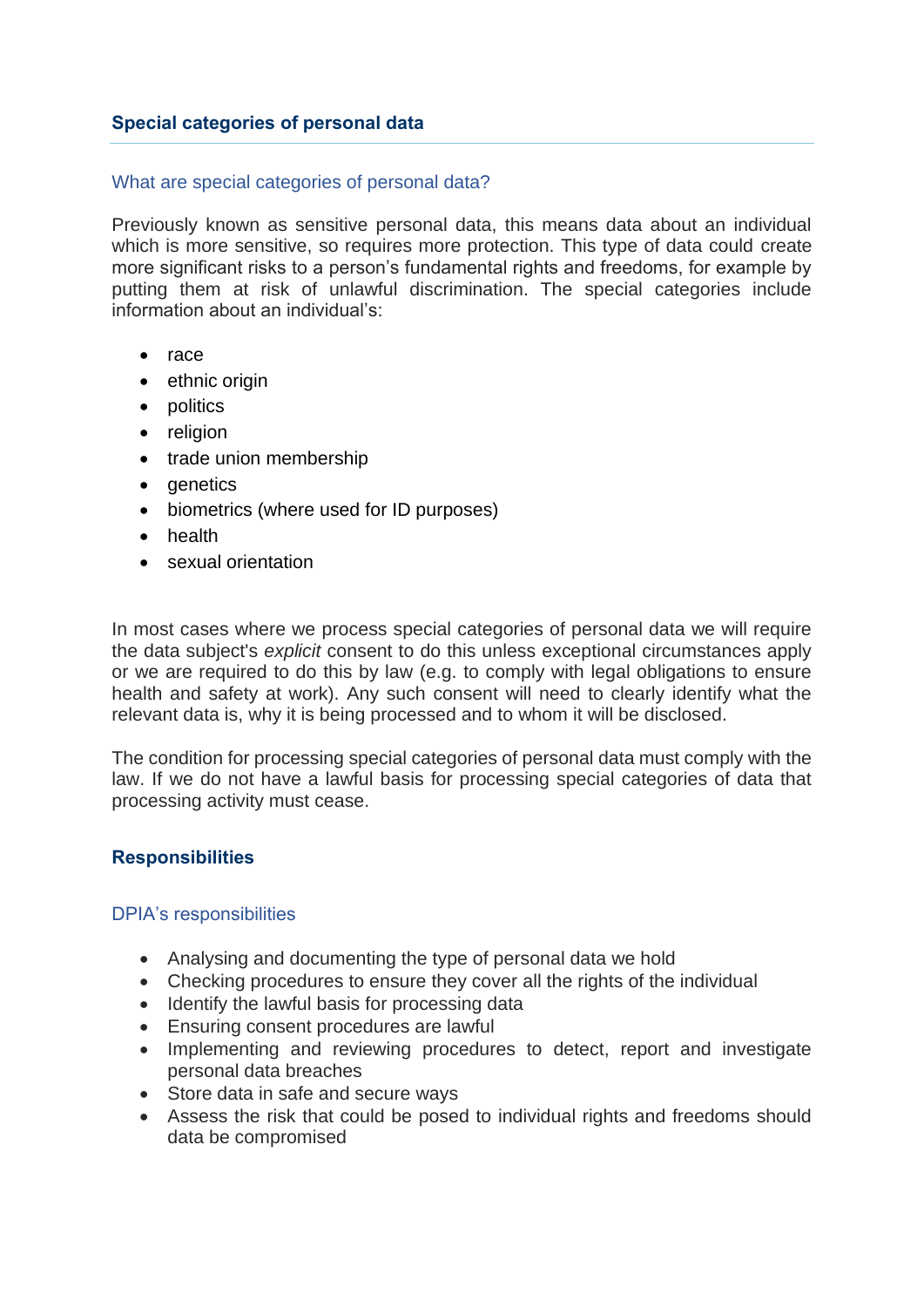## Responsibilities of DPIA staff

- Fully understand your data protection obligations
- Check that any data processing activities you are dealing with comply with our policy and are justified
- Do not use data in any unlawful way
- Do not store data incorrectly, be careless with it or otherwise cause us to breach data protection laws and our policies through your actions
- Comply with this policy at all times
- Raise any concerns, notify any breaches or errors, and report anything suspicious or contradictory to this policy or our legal obligations without delay

## Responsibilities of the SIRO

- Keeping the board updated about data protection responsibilities, risks and issues
- Reviewing all data protection procedures and policies on a regular basis
- Arranging data protection training and advice for all staff members and those included in this policy
- Answering questions on data protection from staff, board members and other stakeholders
- Responding to individuals such as clients and employees who wish to know which data is being held on them by us
- Checking and approving with third parties that handle the company's data any contracts or agreement regarding data processing

## Responsibilities of the IT Services

- Ensure all systems, services, software and equipment meet acceptable security standards
- Checking and scanning security hardware and software regularly to ensure it is functioning properly
- Researching third-party services, such as cloud services the company is considering using to store or process data

## Accuracy and relevance

We will ensure that any personal data we process is accurate, adequate, relevant and not excessive, given the purpose for which it was obtained. We will not process personal data obtained for one purpose for any unconnected purpose unless the individual concerned has agreed to this or would otherwise reasonably expect this.

Individuals may ask that we correct inaccurate personal data relating to them. If you believe that information is inaccurate, you should record the fact that the accuracy of the information is disputed and inform the SIRO.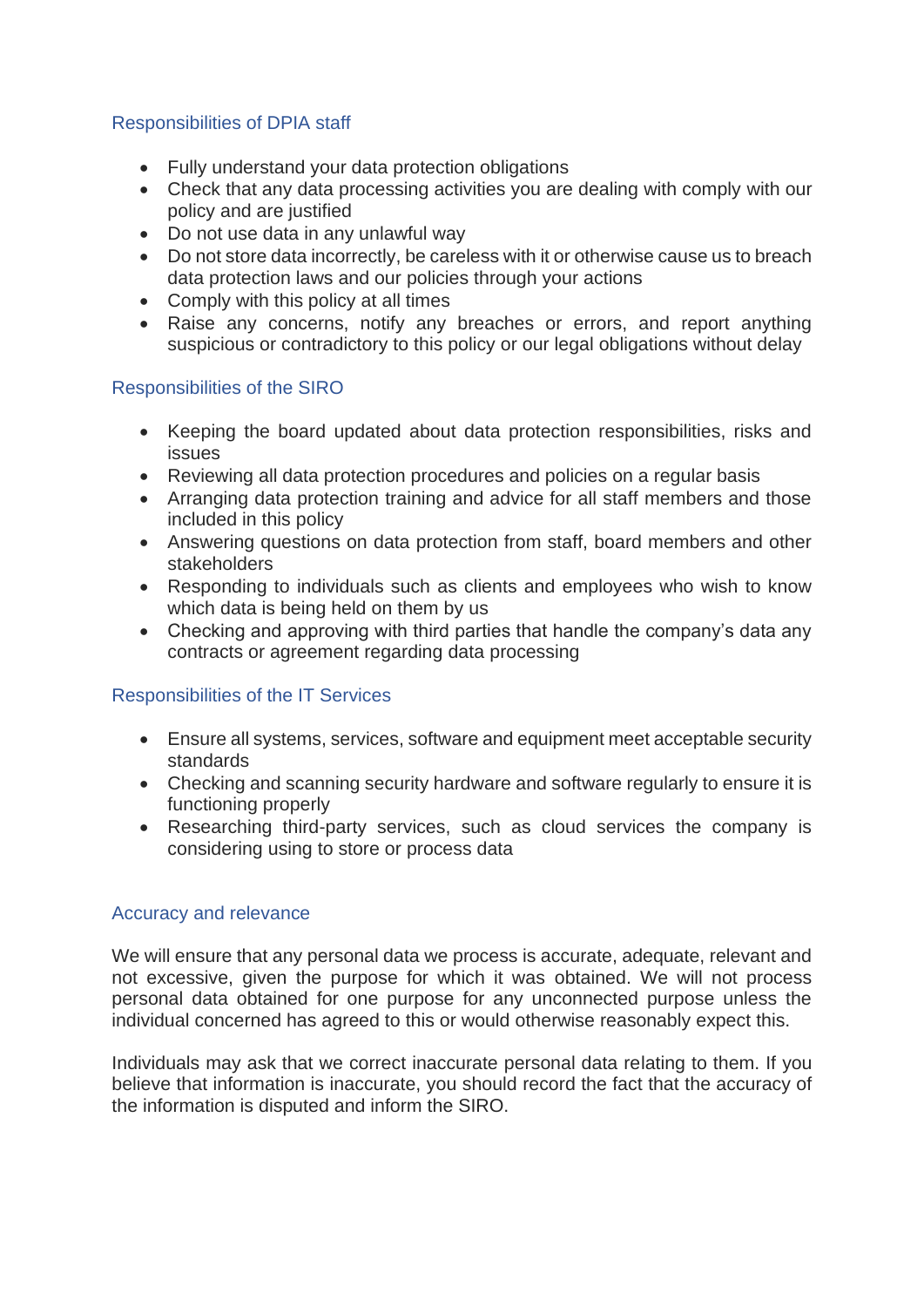## Storing data securely

- In cases when data is stored on printed paper, it should be kept in a secure place where unauthorised personnel cannot access it
- Printed data should be shredded when it is no longer needed
- Data stored on a computer should be protected by strong passwords that are changed regularly.
- Data stored on CDs or memory sticks must be encrypted or password protected and locked away securely when they are not being used
- The SIRO must approve any cloud used to store data
- Servers containing personal data must be kept in a secure location, away from general office space
- Data should be regularly backed up in line with the company's backup procedures
- Data should never be saved directly to mobile devices such as laptops, tablets or smartphones
- All servers containing sensitive data must be approved and protected by security software
- All possible technical measures must be put in place to keep data secure

## Data retention

We must retain personal data for no longer than is necessary. What is necessary will depend on the circumstances of each case, taking into account the reasons that the personal data was obtained, but should be determined in a manner consistent with our data retention guidelines.

## Transferring data internationally

There are restrictions on international transfers of personal data. You must not transfer personal data abroad, or anywhere else outside of normal rules and procedures without express permission from the SIRO.

## **Rights of individuals**

Individuals have rights to their data which we must respect and comply with to the best of our ability. We must ensure individuals can exercise their rights in the following ways:

## **1. Right to be informed**

- Providing privacy notices which are concise, transparent, intelligible and easily accessible, free of charge, that are written in clear and plain language, particularly if aimed at children.
- Keeping a record of how we use personal data to demonstrate compliance with the need for accountability and transparency.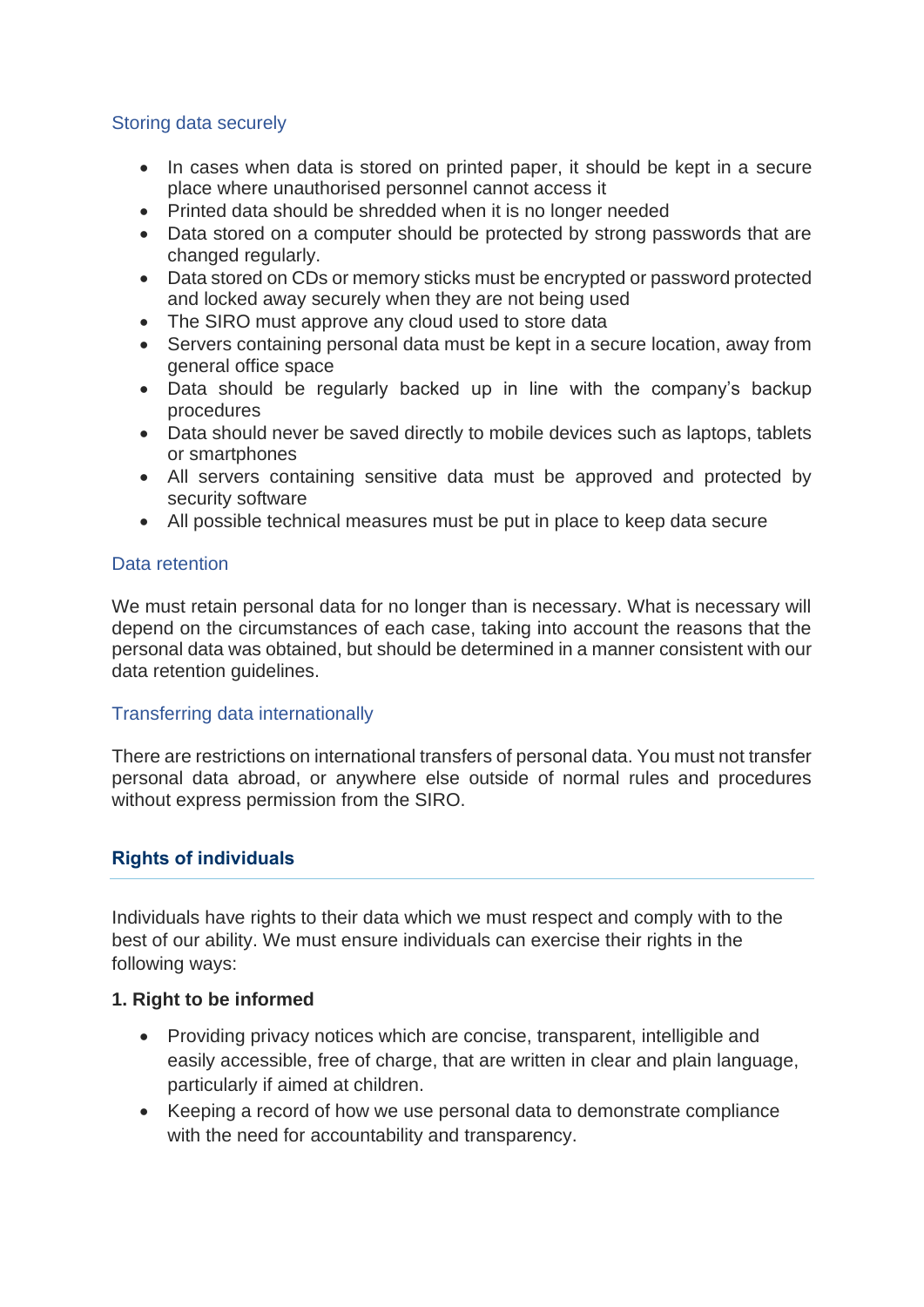## **2. Right of access**

- Enabling individuals to access their personal data and supplementary information
- Allowing individuals to be aware of and verify the lawfulness of the processing activities

## **3. Right to rectification**

- We must rectify or amend the personal data of the individual if requested because it is inaccurate or incomplete.
- This must be done without delay, and no later than one month. This can be extended to two months with permission from the SIRO.

## **4. Right to erasure**

• We must delete or remove an individual's data if requested and there is no compelling reason for its continued processing.

## **5. Right to restrict processing**

- We must comply with any request to restrict, block, or otherwise suppress the processing of personal data.
- We are permitted to store personal data if it has been restricted, but not process it further. We must retain enough data to ensure the right to restriction is respected in the future.

## **6. Right to data portability**

- We must provide individuals with their data so that they can reuse it for their own purposes or across different services.
- We must provide it in a commonly used, machine-readable format, and send it directly to another controller if requested.

## **7. Right to object**

- We must respect the right of an individual to object to data processing based on legitimate interest or the performance of a public interest task.
- We must respect the right of an individual to object to direct marketing, including profiling.
- We must respect the right of an individual to object to processing their data for scientific and historical research and statistics.

## **8. Rights in relation to automated decision making and profiling**

- We must respect the rights of individuals in relation to automated decision making and profiling.
- Individuals retain their right to object to such automated processing, have the rationale explained to them, and request human intervention.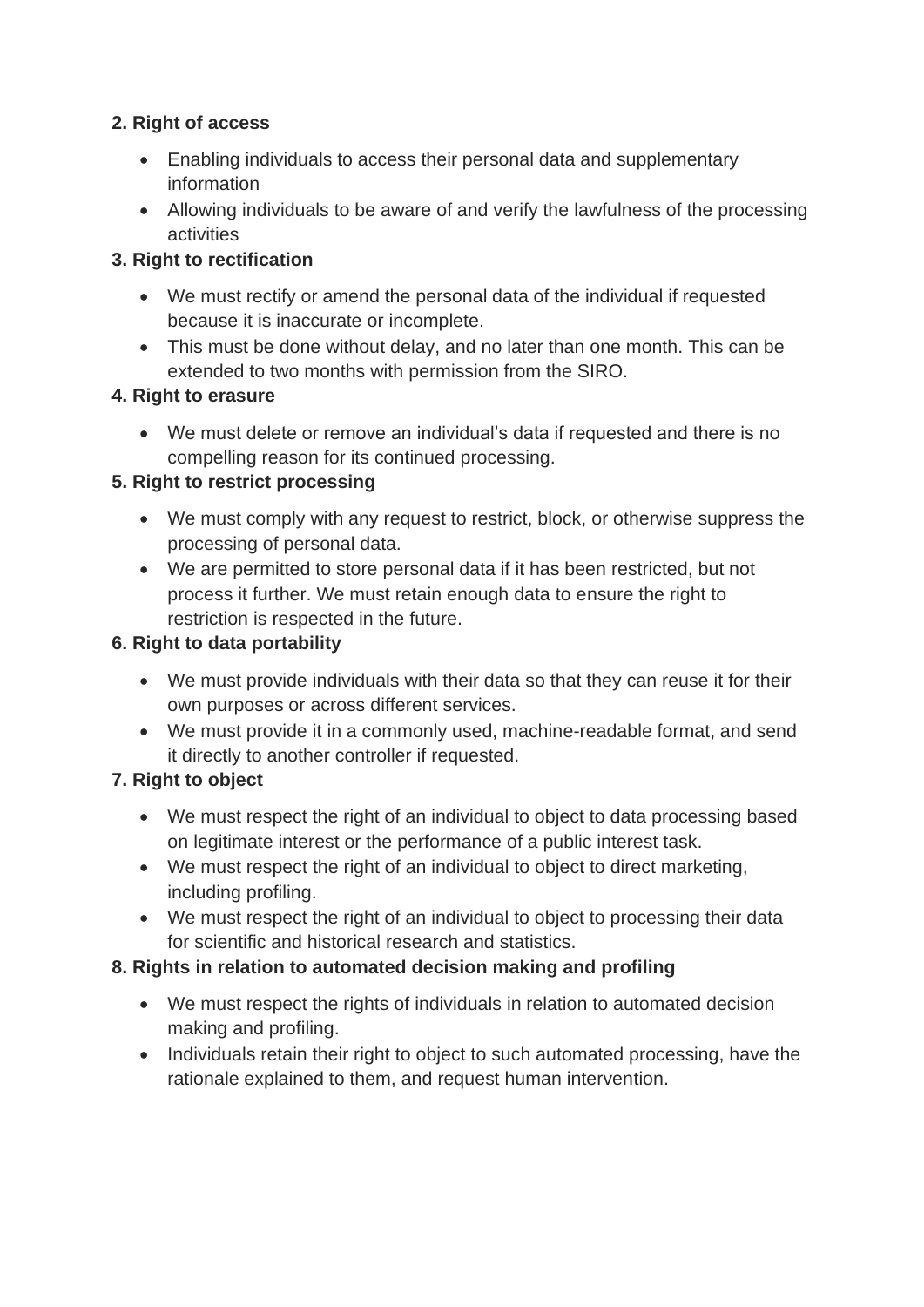## **Privacy notices**

## When to supply a privacy notice

A privacy notice must be supplied at the time the data is obtained if obtained directly from the data subject. If the data is not obtained directly from the data subject, the privacy notice must be provided within a reasonable period of having obtained the data, which mean within one month.

If the data is being used to communicate with the individual, then the privacy notice must be supplied at the latest when the first communication takes place.

If disclosure to another recipient is envisaged, then the privacy notice must be supplied prior to the data being disclosed.

## What to include in a privacy notice

Privacy notices must be concise, transparent, intelligible and easily accessible. They are provided free of charge and must be written in clear and plain language, particularly if aimed at children

The following information must be included in a privacy notice to all data subjects:

- Identification and contact information of the data controller and the data protection officer
- The purpose of processing the data and the lawful basis for doing so
- The legitimate interests of the controller or third party, if applicable
- The right to withdraw consent at any time, if applicable
- The category of the personal data (only for data not obtained directly from the data subject)
- Any recipient or categories of recipients of the personal data
- Detailed information of any transfers to third countries and safeguards in place
- The retention period of the data or the criteria used to determine the retention period, including details for the data disposal after the retention period
- The right to lodge a complaint with the ICO, and internal complaint procedures
- The source of the personal data, and whether it came from publicly available sources (only for data not obtained directly from the data subject)
- Any existence of automated decision making, including profiling and information about how those decisions are made, their significances and consequences to the data subject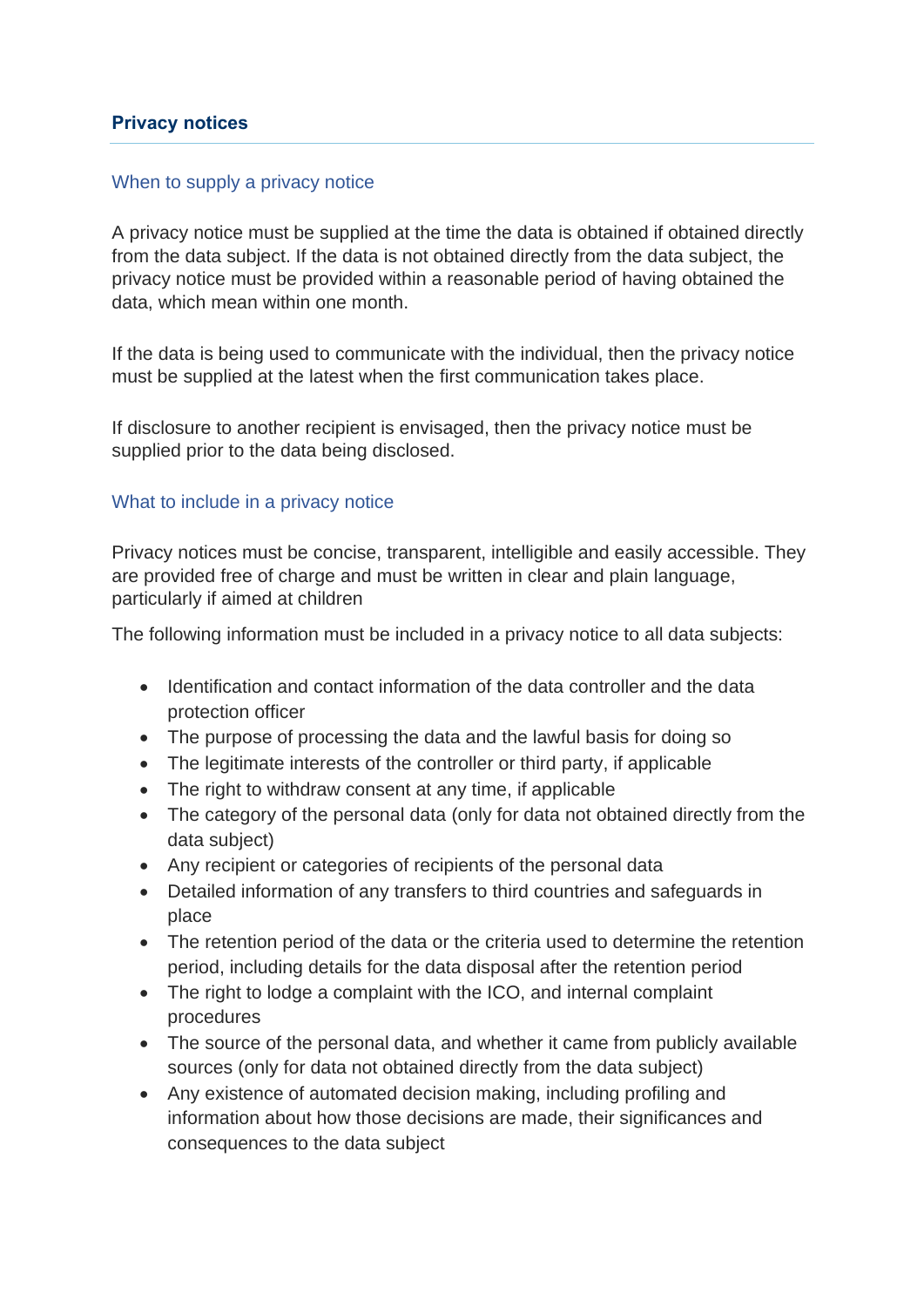• Whether the provision of personal data is part of a statutory of contractual requirement or obligation and possible consequences for any failure to provide the data (only for data obtained directly from the data subject)

#### **Subject Access Requests**

#### What is a subject access request?

An individual has the right to receive confirmation that their data is being processed, access to their personal data and supplementary information which means the information which should be provided in a privacy notice.

#### How we deal with subject access requests

We must provide an individual with a copy of the information the request, free of charge. This must occur without delay, and within one month of receipt. We endeavour to provide data subjects access to their information in commonly used electronic formats, and where possible, provide direct access to the information through a remote accessed secure system.

If complying with the request is complex or numerous, the deadline can be extended by two months, but the individual must be informed within one month. You must obtain approval from the SIRO before extending the deadline.

We can refuse to respond to certain requests, and can, in circumstances of the request being manifestly unfounded or excessive, charge a fee. If the request is for a large quantity of data, we can request the individual specify the information they are requesting. This can only be done with express permission from the SIRO.

Once a subject access request has been made, you must not change or amend any of the data that has been requested. Doing so is a criminal offence.

#### Data portability requests

We must provide the data requested in a structured, commonly used and machinereadable format. This would normally be a CSV file, although other formats are acceptable. We must provide this data either to the individual who has requested it, or to the data controller they have requested it be sent to. This must be done free of charge and without delay, and no later than one month. This can be extended to two months for complex or numerous requests, but the individual must be informed of the extension within one month and you must receive express permission from the SIRO first.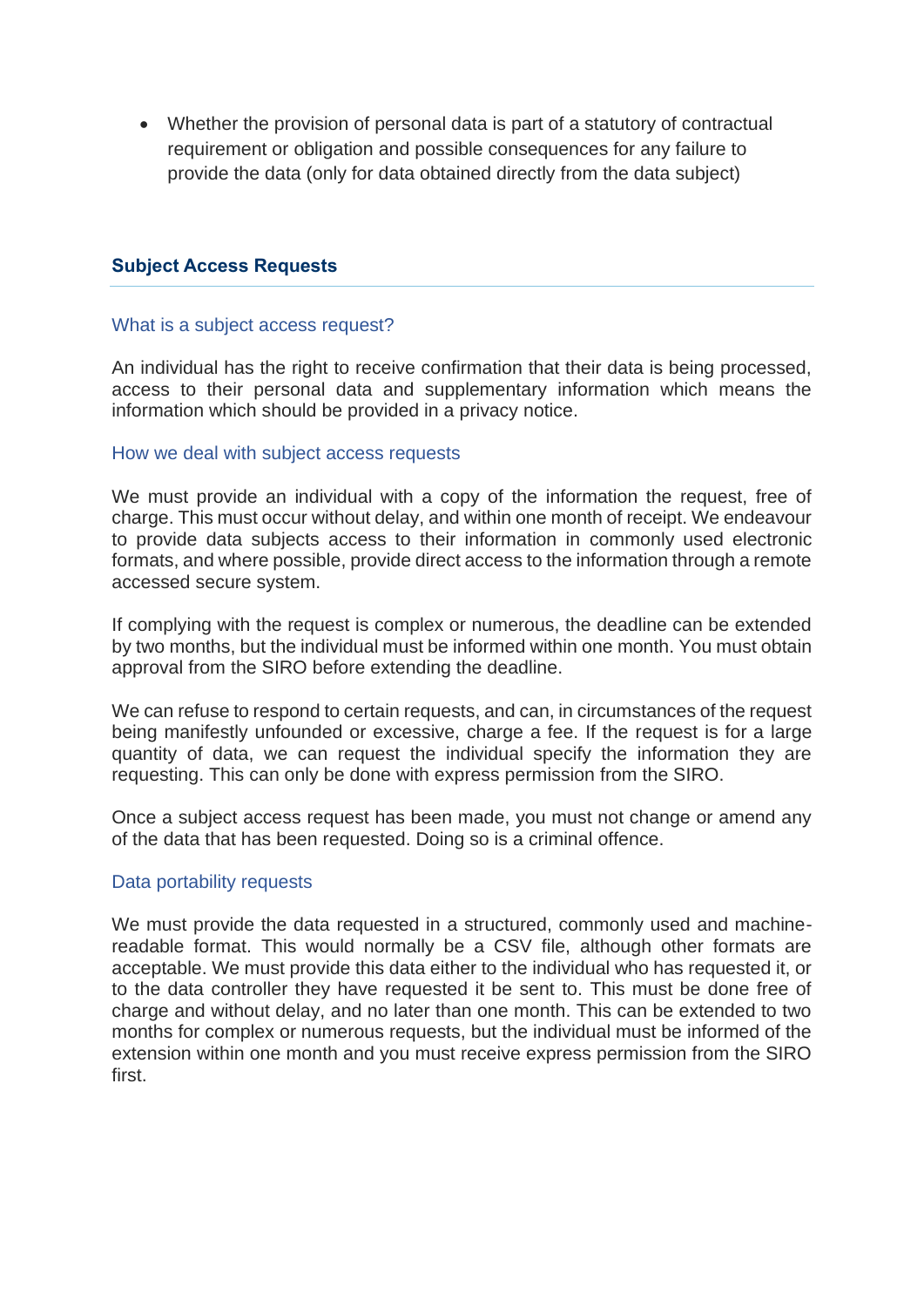## **Right to erasure**

## What is the right to erasure?

Individuals have a right to have their data erased and for processing to cease in the following circumstances:

- Where the personal data is no longer necessary in relation to the purpose for which it was originally collected and / or processed
- Where consent is withdrawn
- Where the individual objects to processing and there is no overriding legitimate interest for continuing the processing
- The personal data was unlawfully processed or otherwise breached data protection laws
- To comply with a legal obligation
- The processing relates to a child
- 

•

## How we deal with the right to erasure

We can only refuse to comply with a right to erasure in the following circumstances:

- To exercise the right of freedom of expression and information
- To comply with a legal obligation for the performance of a public interest task or exercise of official authority
- For public health purposes in the public interest
- For archiving purposes in the public interest, scientific research, historical research or statistical purposes
- The exercise or defence of legal claims

If personal data that needs to be erased has been passed onto other parties or recipients, they must be contacted and informed of their obligation to erase the data. If the individual asks, we must inform them of those recipients.

## The right to object

Individuals have the right to object to their data being used on grounds relating to their particular situation. We must cease processing unless:

- We have legitimate grounds for processing which override the interests, rights and freedoms of the individual.
- The processing relates to the establishment, exercise or defence of legal claims.

We must always inform the individual of their right to object at the first point of communication, i.e. in the privacy notice. We must offer a way for individuals to object online.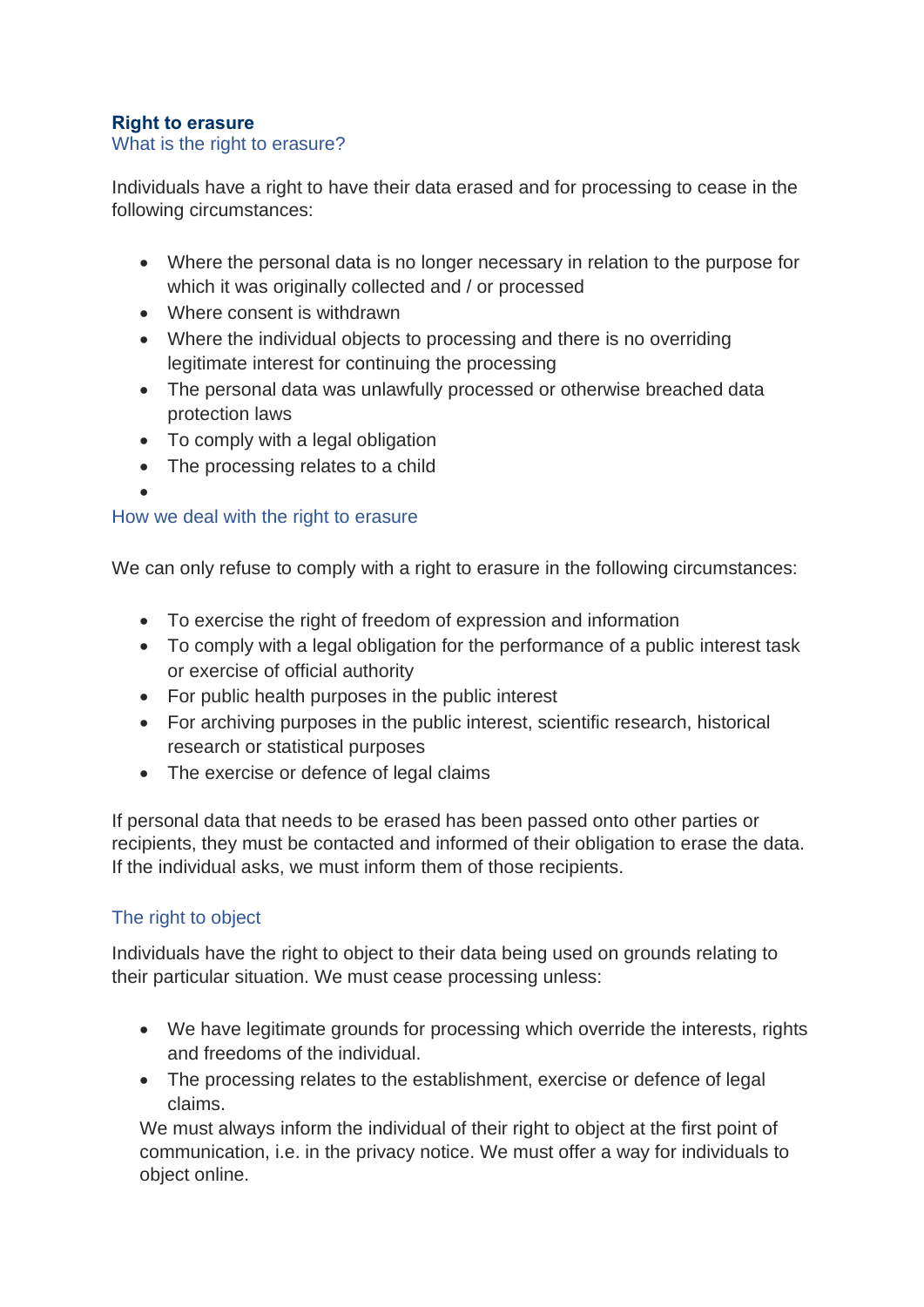## The right to restrict automated profiling or decision making

We may only carry out automated profiling or decision making that has a legal or similarly significant effect on an individual in the following circumstances:

- It is necessary for the entry into or performance of a contract.
- Based on the individual's explicit consent.
- Otherwise authorised by law.

In these circumstances, we must:

- Give individuals detailed information about the automated processing.
- Offer simple ways for them to request human intervention or challenge any decision about them.
- Carry out regular checks and user testing to ensure our systems are working as intended.

## **Third parties**

## Using third party controllers and processors

As a data controller and data processor, we must have written contracts in place with any third party data controllers and data processors that we use. The contract must contain specific clauses which set out our and their liabilities, obligations and responsibilities.

As a data controller, we must only appoint processors who can provide sufficient guarantees under GDPR and that the rights of data subjects will be respected and protected.

As a data processor, we must only act on the documented instructions of a controller. We acknowledge our responsibilities as a data processor under GDPR and we will protect and respect the rights of data subjects.

#### **Contracts**

Our contracts must comply with the standards set out by the ICO and, where possible, follow the standard contractual clauses which are available. Our contracts with data controllers and data processors must set out the subject matter and duration of the processing, the nature and stated purpose of the processing activities, the types of personal data and categories of data subject, and the obligations and rights of the controller.

At a minimum, our contracts must include terms that specify: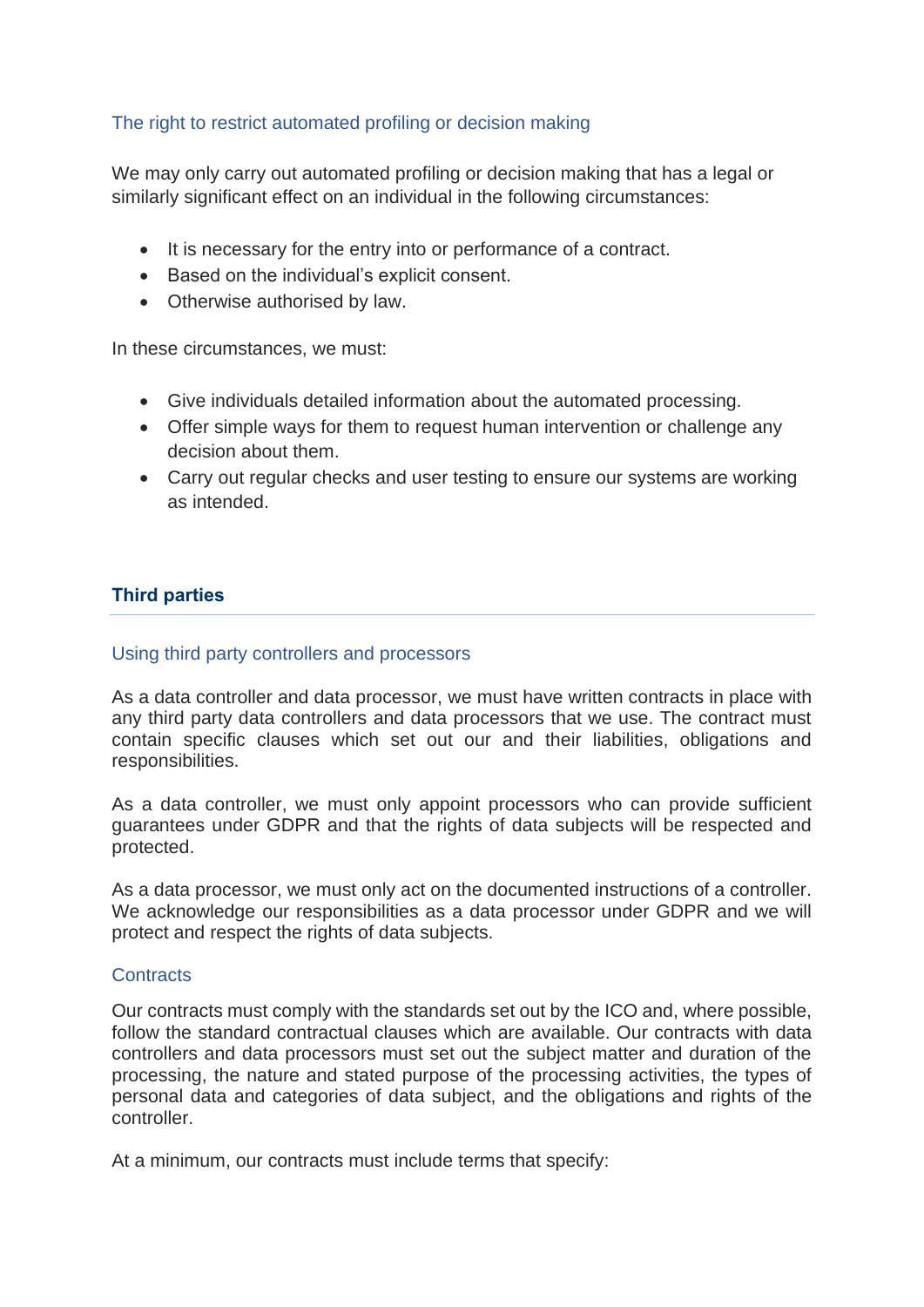- Acting only on written instructions
- Those involved in processing the data are subiect to a duty of confidence
- Appropriate measures will be taken to ensure the security of the processing
- Sub-processors will only be engaged with the prior consent of the controller and under a written contract
- The controller will assist the processor in dealing with subject access requests and allowing data subjects to exercise their rights under GDPR
- The processor will assist the controller in meeting its GDPR obligations in relation to the security of processing, notification of data breaches and implementation of Data Protection Impact Assessments
- Delete or return all personal data at the end of the contract
- Submit to regular audits and inspections, and provide whatever information necessary for the controller and processor to meet their legal obligations.
- Nothing will be done by either the controller or processor to infringe on GDPR.

## **Criminal offence data**

## Criminal record checks

Any criminal record checks are justified by law. Criminal record checks cannot be undertaken based solely on the consent of the subject. We cannot keep a comprehensive register of criminal offence data. All data relating to criminal offences is considered to be a special category of personal data and must be treated as such. You must have approval from the SIRO prior to carrying out a criminal record check.

## **Audits, monitoring and training**

## Data audits

Regular data audits to manage and mitigate risks will inform the data register. This contains information on what data is held, where it is stored, how it is used, who is responsible and any further regulations or retention timescales that may be relevant. You must conduct a regular data audit as defined by the SIRO and normal procedures.

## **Monitoring**

Everyone must observe this policy. The SIRO has overall responsibility for this policy. DPIA will keep this policy under review and amend or change it as required. You must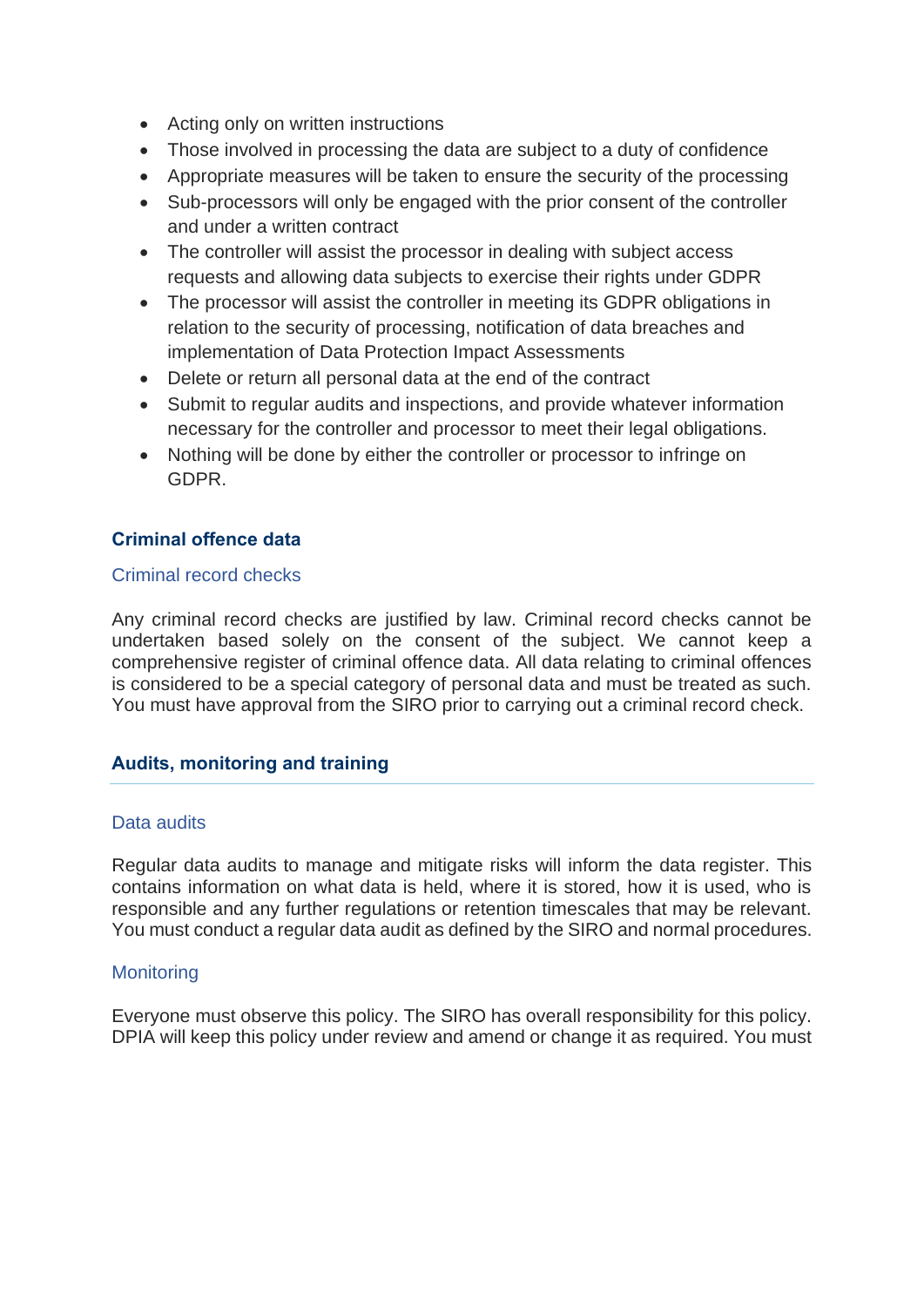notify the SIRO of any breaches of this policy. You must comply with this policy fully and at all times.

## **Training**

Staff will receive adequate training on provisions of data protection law specific for their role. Staff must complete all training as requested. If staff move role or responsibilities, they are responsible for requesting new data protection training relevant to their new role or responsibilities.

If you require additional training on data protection matters, contact the Chief Coordinatoor.